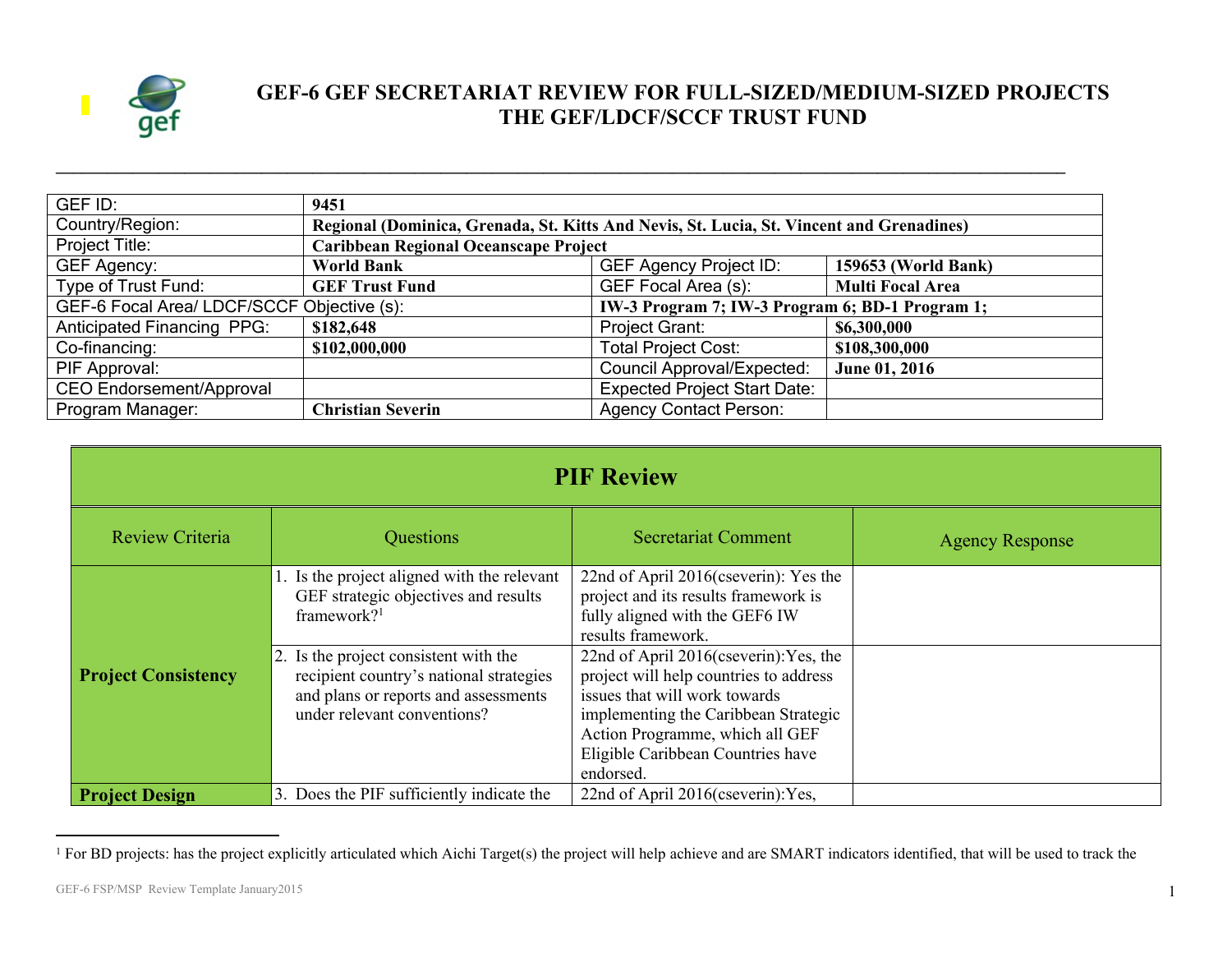| <b>PIF Review</b>                          |                                                                                                                                                                                                                 |                                                                                                                                                                                                                                                                                                                                                               |                                                                                                                                                                                                                                                                                                                                                           |
|--------------------------------------------|-----------------------------------------------------------------------------------------------------------------------------------------------------------------------------------------------------------------|---------------------------------------------------------------------------------------------------------------------------------------------------------------------------------------------------------------------------------------------------------------------------------------------------------------------------------------------------------------|-----------------------------------------------------------------------------------------------------------------------------------------------------------------------------------------------------------------------------------------------------------------------------------------------------------------------------------------------------------|
| <b>Review Criteria</b>                     | Questions                                                                                                                                                                                                       | <b>Secretariat Comment</b>                                                                                                                                                                                                                                                                                                                                    | <b>Agency Response</b>                                                                                                                                                                                                                                                                                                                                    |
|                                            | drivers <sup>2</sup> of global environmental<br>degradation, issues of sustainability,<br>market transformation, scaling, and<br>innovation?<br>4. Is the project designed with sound<br>incremental reasoning? | while recognizing the substantial<br>work undertaken by other entities<br>towards addressing the drivers via<br>other investments.<br>22nd of April 2016(cseverin): Yes, the<br>concept lays out a sound incremental<br>reasoning.                                                                                                                            |                                                                                                                                                                                                                                                                                                                                                           |
|                                            | 5. Are the components in Table B sound<br>and sufficiently clear and appropriate<br>to achieve project objectives and the<br>GEB <sub>s</sub> ?                                                                 | 22nd of April 2016(cseverin): Yes, the<br>components and their activities will<br>be not only supporting the IW focal<br>area identified GEBs, but also<br>supporting regional agreements<br>within OECS and some that have<br>been identified in the Caribbean<br>Large Marine Ecosystem Strategic<br>Action Program, endorsed by 27<br>Caribbean Countries. |                                                                                                                                                                                                                                                                                                                                                           |
|                                            | Are socio-economic aspects,<br>6.<br>including relevant gender elements,<br>indigenous people, and CSOs<br>considered?                                                                                          | 22nd of April 2016(cseverin): The<br>project concept includes a section on<br>the range of World bank safeguards<br>that the project will touch upon.                                                                                                                                                                                                         | Please at time of CEO Endorsement make<br>sure to include wording that the project<br>will be delivering according to indicators<br>identified in the GEF6 GENDER strategy.<br>Further, please also expand on the impact<br>the development the Marine Spatial Plans<br>will have on the local level and how these<br>will engage with the NGOs and CSOs. |
| <b>Availability of</b><br><b>Resources</b> | 7.<br>Is the proposed Grant (including the<br>Agency fee) within the resources<br>available from (mark all that apply):<br>The STAR allocation?<br>$\bullet$                                                    | According to PMIS on the 26th of<br>April, the Grenada STAR should be                                                                                                                                                                                                                                                                                         |                                                                                                                                                                                                                                                                                                                                                           |
|                                            |                                                                                                                                                                                                                 | untouched, hence the funding of                                                                                                                                                                                                                                                                                                                               |                                                                                                                                                                                                                                                                                                                                                           |

project's contribution toward achieving the Aichi Target(s)? <sup>2</sup> Need not apply to LDCF/SCCF projects.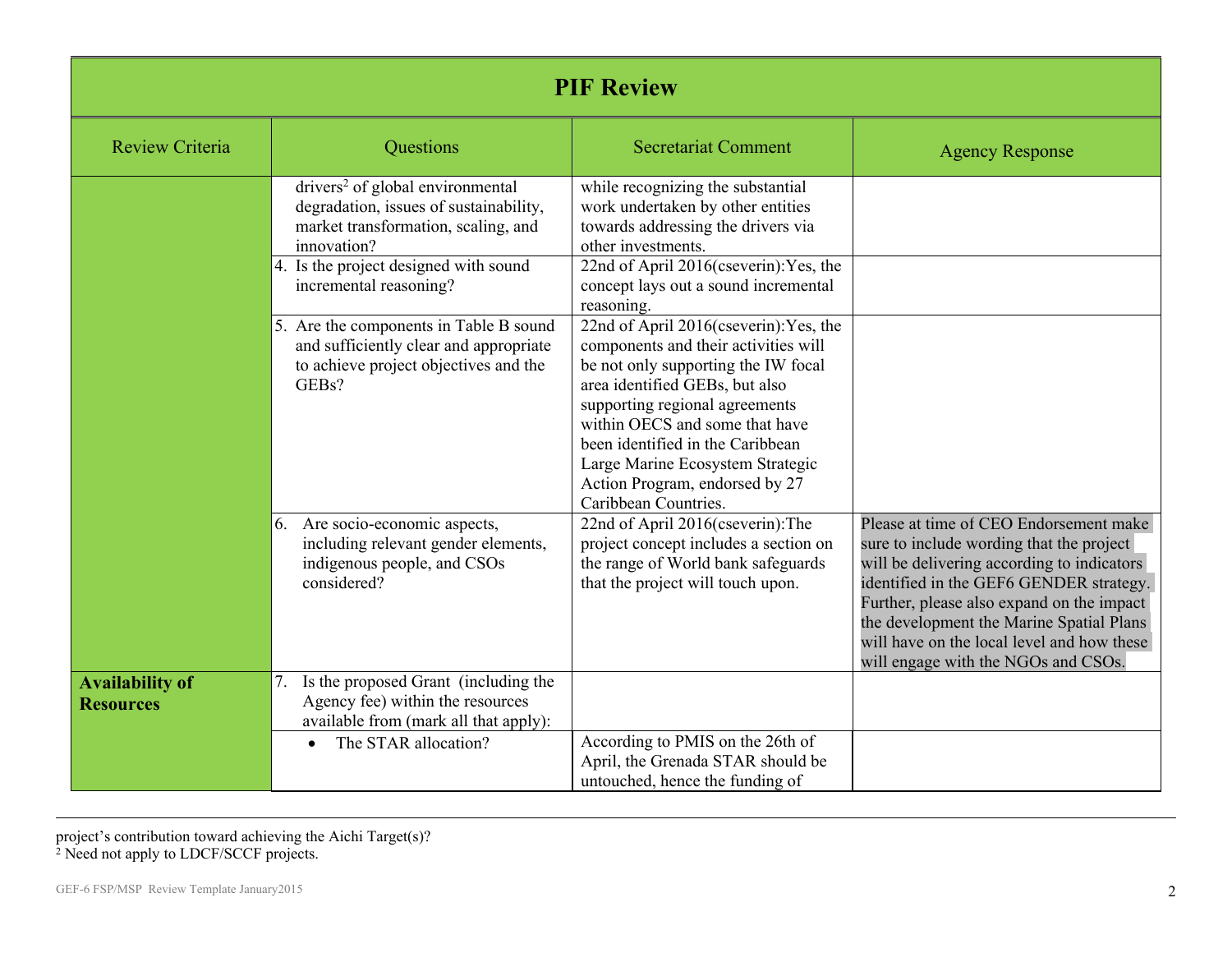| <b>PIF Review</b>      |                                                                                                                                                                         |                                                                                                                                             |                        |
|------------------------|-------------------------------------------------------------------------------------------------------------------------------------------------------------------------|---------------------------------------------------------------------------------------------------------------------------------------------|------------------------|
| <b>Review Criteria</b> | Questions                                                                                                                                                               | <b>Secretariat Comment</b>                                                                                                                  | <b>Agency Response</b> |
|                        | The focal area allocation?<br>$\bullet$                                                                                                                                 | \$300k BD funding should be<br>available.<br>22nd of April 2016(cseverin): The<br>funding requested from the IW Focal<br>area is available. |                        |
|                        | The LDCF under the principle of<br>$\bullet$<br>equitable access<br>The SCCF (Adaptation or<br>$\bullet$<br>Technology Transfer)?<br>Focal area set-aside?<br>$\bullet$ |                                                                                                                                             |                        |
| <b>Recommendations</b> | Is the PIF being recommended for<br>8.<br>clearance and PPG (if additional<br>amount beyond the norm) justified?                                                        | 22nd of April 2016(cseverin): Yes the<br>PIF is being recommended for CEO<br>Clearance                                                      |                        |
| <b>Review Date</b>     | Review<br>Additional Review (as necessary)<br>Additional Review (as necessary)                                                                                          |                                                                                                                                             |                        |

| <b>CEO</b> endorsement Review          |                                                                                                      |                                           |                                  |
|----------------------------------------|------------------------------------------------------------------------------------------------------|-------------------------------------------|----------------------------------|
| <b>Review Criteria</b>                 | Questions                                                                                            | Secretariat Comment at CEO<br>Endorsement | Response to Secretariat comments |
| <b>Project Design and</b><br>Financing | 1. If there are any changes from<br>that presented in the PIF, have<br>justifications been provided? |                                           |                                  |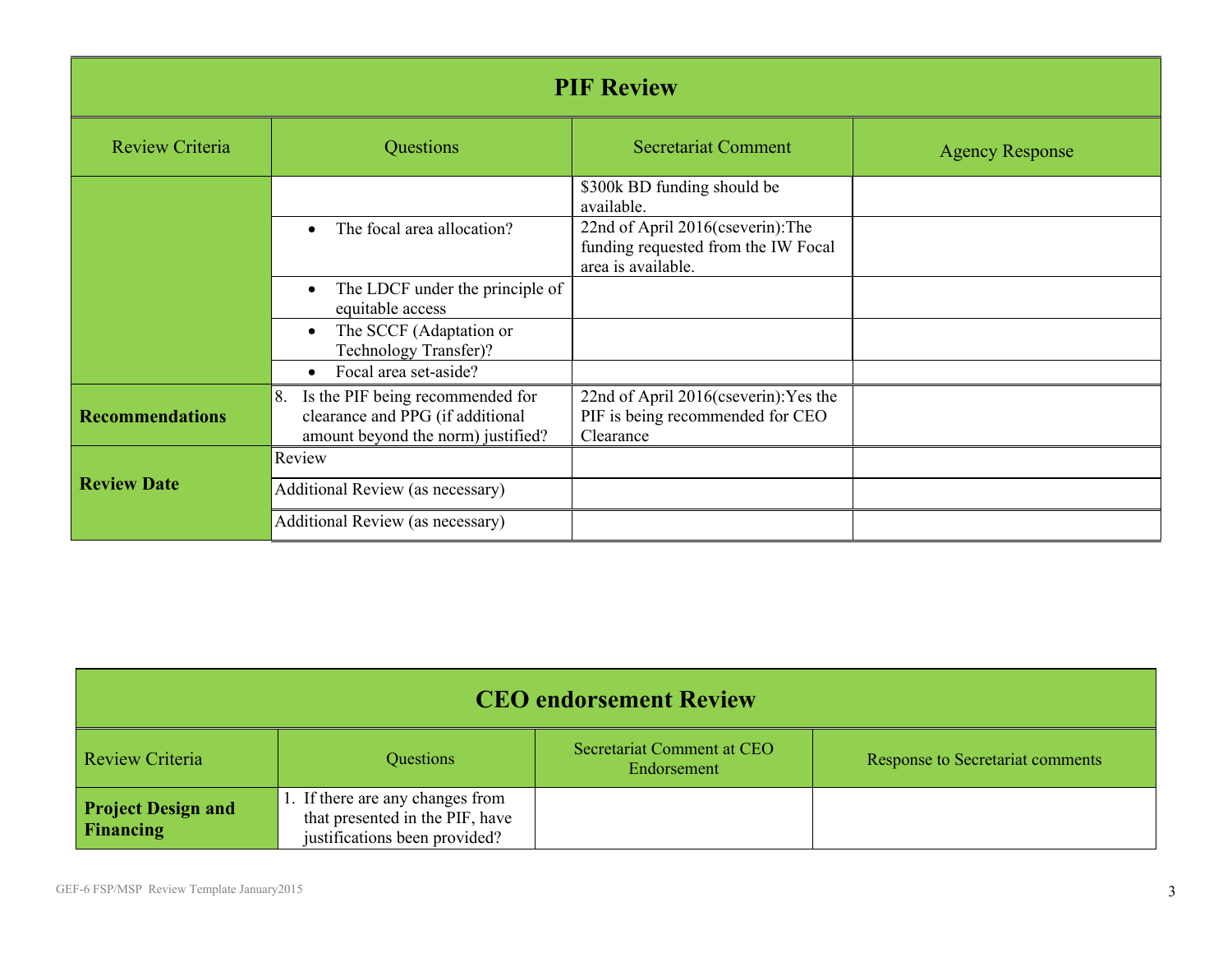| <b>CEO</b> endorsement Review |                                                                                                                                                                                                                              |                                           |                                  |  |
|-------------------------------|------------------------------------------------------------------------------------------------------------------------------------------------------------------------------------------------------------------------------|-------------------------------------------|----------------------------------|--|
| <b>Review Criteria</b>        | Questions                                                                                                                                                                                                                    | Secretariat Comment at CEO<br>Endorsement | Response to Secretariat comments |  |
|                               | 2. Is the project structure/ design<br>appropriate to achieve the<br>expected outcomes and outputs?                                                                                                                          |                                           |                                  |  |
|                               | 3. Is the financing adequate and<br>does the project demonstrate a<br>cost-effective approach to meet<br>the project objective?                                                                                              |                                           |                                  |  |
|                               | 4. Does the project take into<br>account potential major risks,<br>including the consequences of<br>climate change, and describes<br>sufficient risk response<br>measures? (e.g., measures to<br>enhance climate resilience) |                                           |                                  |  |
|                               | 5. Is co-financing confirmed and<br>evidence provided?                                                                                                                                                                       |                                           |                                  |  |
|                               | $\overline{6}$ . Are relevant tracking tools<br>completed?                                                                                                                                                                   |                                           |                                  |  |
|                               | 7. Only for Non-Grant Instrument:<br>Has a reflow calendar been<br>presented?                                                                                                                                                |                                           |                                  |  |
|                               | 8. Is the project coordinated with<br>other related initiatives and<br>national/regional plans in the<br>country or in the region?                                                                                           |                                           |                                  |  |
|                               | 9. Does the project include a<br>budgeted M&E Plan that<br>monitors and measures results<br>with indicators and targets?                                                                                                     |                                           |                                  |  |
|                               | 10. Does the project have<br>descriptions of a knowledge<br>management plan?                                                                                                                                                 |                                           |                                  |  |